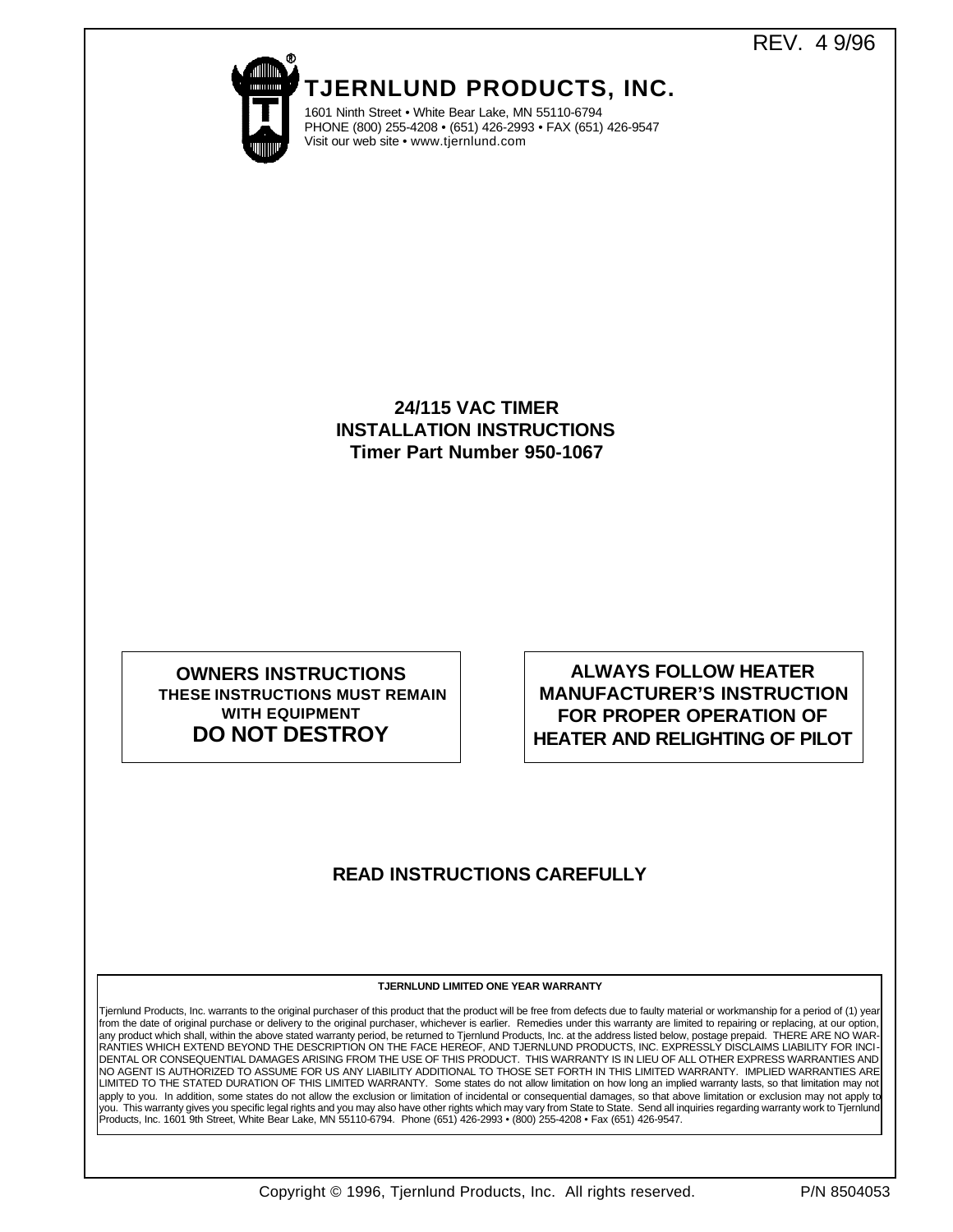#### **PART #950-1067 INSTALLATION INSTRUCTIONS**

#### 24/115 VAC INPUT ADJUSTABLE POST-PURGE TIMER/RELAY

| <b>COMPONENT#</b><br>860-0345 | <b>DESCRIPTION</b><br>24 VAC Input Post-Purge Timer/Relay | <b>REPLACEMENT KIT #</b><br>950-1067 |
|-------------------------------|-----------------------------------------------------------|--------------------------------------|
| 860-0346                      | 115 VAC Input Post-Purge Timer/Relay                      | 950-1067                             |
| 860-0349                      | 24/115 VAC Input Post-Purge Timer/Relay                   | 950-1067                             |

**NOTE:** The Tjernlund Timer/Relay Part #950-1067 is used both as a replacement part and as an accessory to Tjernlund Draft Inducers. Please refer to Section A of these instructions if installing it as a replacement part and Section B if installing it as an accessary part.

## **WARNING**

- A) Disconnect 115 VAC Power from the Power Venter/ Draft Inducer before continuing.
- B) All wiring from the Power Venter/Draft Inducer to the appliance must be appropriate class 1 wiring as follows: installed in rigidmetal conduit, intermediate metal conduit, rigid non-metallic conduit, electrical metallic tubing, Type MI Cable, Type MC Cable or be otherwise suitably protected from physical damage.

#### **SECTION A (REPLACEMENT OF DEFECTIVE TIMER)**

- 1. Remove the electrical box cover of the Power Venter.
- 2. Place the replacement Timer next to the defective Timer located in the Power Venter electrical box.
- 3. One by one, remove the wires from the defective Timer and connect them to the corresponding number on the replacement Timer. **NOTE:** Terminals 1 and 2 may be positioned differently on this Timer/Relay than on the Timer/Relay you are replacing. For further details refer to wiring instructions.
- 4. Remove the defective Timer from the electrical box by removing the nut/screw.
- 5. Install the replacement Timer in the electrical box and secure it with the nut/screw removed in step 4.
- 6. Adjust the timer to its desired setting by turning the set screw. This Timer can be adjusted from approximately 1 minute to approximately 10 minutes. (Clockwise minimum, Counter Clockwise maximum). **CAUTION:** Overturning adjustment screw will damage Timer and void warranty.
- 7. If the defective Timer failed within the 1 year warranty period, you may return it along with proof of purchase to the Tjernlund Distributor it was originally purchased from for a full refund.

#### **SECTION B**

- 1. Remove the electrical box cover from the Power Venter/Draft Inducer.
- 2. Secure the Timer to the inside of the electrical box using the nut/screw provided. It is important that the time delay adjustment pot face upward.

#### **WIRING**

The #950-1067 Timer/Relay may be used to replace either the 24 VAC input #950-1060 or the 115 VAC input #950-1065 Timer/Relays. The #950-1067 is designed to accept either 24 VAC or 115 VAC control input signals. The control inputs are non-polarity sensitive, meaning that the "hot" and the "neutral/return" can be connected to either side of the control input.

The output or motor switching side of the #950-1067 has three terminals. Viewing the Timer/Relay as depicted in diagram "1", L1 or the "hot" power lead is attached to terminal L1. L2 or the neutral/return lead is attached to terminal L2 and the Black or "hot" motor lead is attached to terminal BLK. MOTOR. **NOTE:** In order for the timer to operate after appliance shutdown, terminals L1 and L2 must be powered continuously with 115 VAC.

The Timer/Relay kit is supplied with quick-connect leads for when it is installed as an accessory control. In most cases it will be easier to use the existing wire leads when installing it as a replacement for a defective Timer/Relay.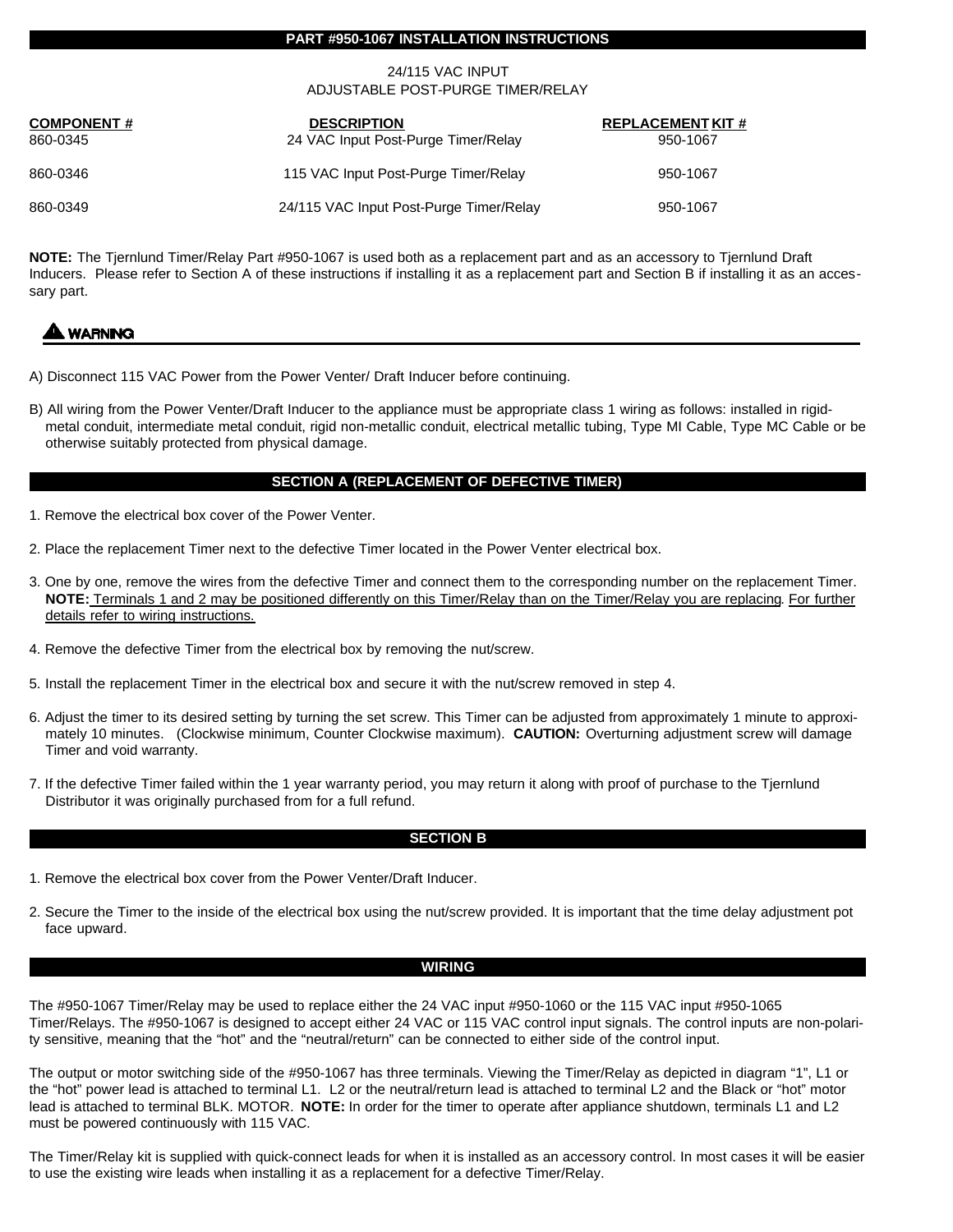

If you are replacing the Timer/Relay of a **VP-2**, **WHK-2** or a **VP-3**, connect the control input voltage as shown in diagram "A".



If you are replacing the Timer/Relay of an **HST** manufactured before August 1st 1992, or any **GPAK-JT/GPAK-1T**, connect the control input voltage as shown in diagram "B". **NOTE:** Terminal 4 of the Timer/Relay is Blue in the **GPAK-T** Series and Orange in the **HST**-Series. Terminal 5 of the Timer/Relay is White/Brown in the **HST**-Series and Orange in the **GPAK-T** Series.